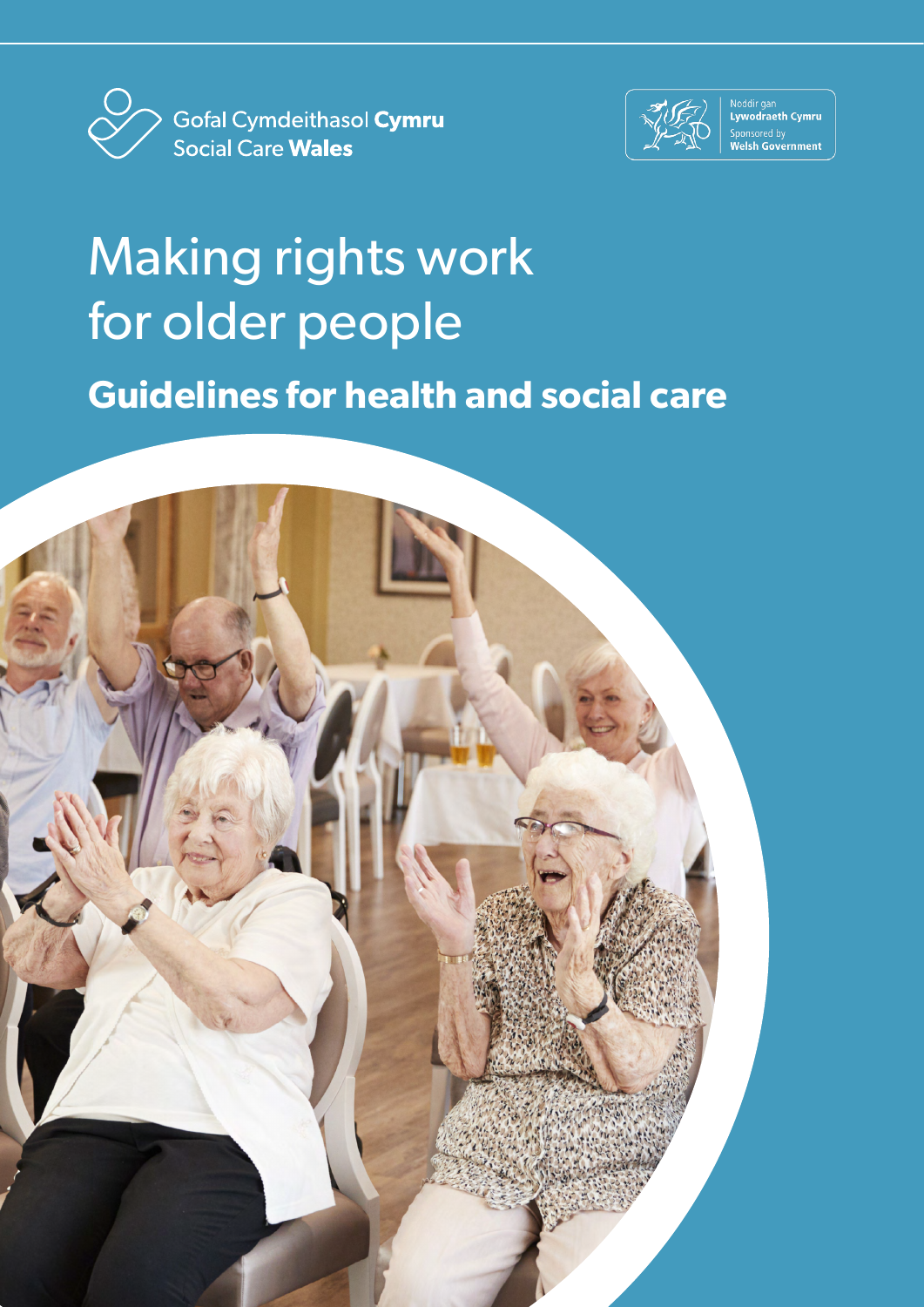## Foreword

Welsh Government has committed to embed older people's rights across the Welsh public service. To achieve this, we must identify how to use rights as a practical tool to combat ageism and inequality and to improve the daily lives of all older people. I am clear that age does not diminish an individual's human rights.

Raising awareness of rights can empower older people to take control and recognise when their rights are being compromised, but it is equally important to raise awareness of rights amongst professionals. The Social Services and Well-being (Wales) Act requires local authorities to have due regard to the United Nations Principles for Older Persons. Due regard means more than simply being aware of the UN Principles. It means that local authorities must actively consider how the duties impact on the decisions they make.

This guidance uses practical examples to illustrate how local authorities can have due regard to the UN Principles. It shows how simple changes to the way we work can uphold an individual's human rights and have a major impact on their well-being. For many, this guidance will provide a reaffirmation that the approach they are taking is the right one. However, I want this guidance to be used to inform all aspects of service design, commissioning, tendering, delivery and evaluation.

We worked with older people and professionals to coproduce this guidance as part of Welsh Government's wider commitment to *Make Rights Real for Older People*. We are also reviewing our guidance on *Escalating Concerns on Closures of Care Home*s so that no older person is put at risk due to the closure of the place where they live and call home. In January, a publicity campaign was launched that aims to raise awareness of older people's rights under the Social Services and Well-being (Wales) Act.

We have also produced a version of this guidance for older people. I hope that these two documents will be used together to guide conversations and inspire a common understanding of the transformative effect of a rights-based approach.

Deputy Minister for Health and Social Services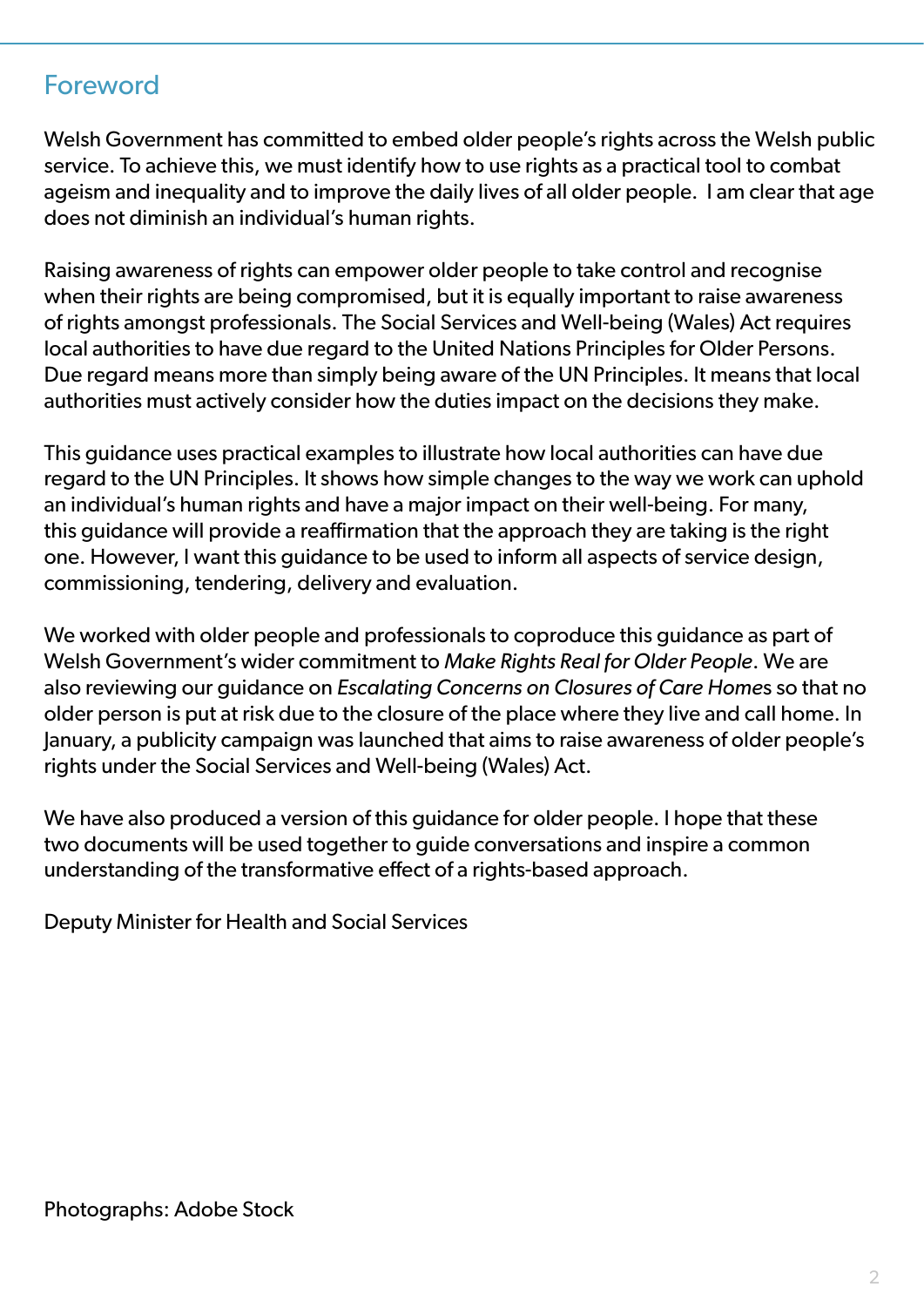## **Introduction**

This document is for local authorities and any persons or organisations that are providing care and support to older people under the Social Services and Well-being (Wales) Act 2014.

This practical guidance is to help with the understanding that working under the 2014 Act and the UN Principles are not mutually exclusive and must complement one another.

It is designed to support local authorities and other service providers in meeting the duty to have "due regard" to the United Nations Principles for Older Persons under the 2014 Act and to comply with the Human Rights Act 1998.

Under the Regulation and Inspection of Social Care (Wales) Act 2016, the Government must include information in its annual report to show how the due regard duty has affected regulatory processes.

There is an opportunity for the guidelines to be used, for example, within the provision of services at strategic, service provider and individual levels. It may also be used as part of tender processes and documentation and provide clarification around service provision.

This document includes:

- a short narrative around due regard
- human rights and well-being
- eight stories
- a set of examples of principles with stories that underpin how these principles may be achieved.

This document supports the Welsh Government's Strategy for an Ageing Society. The Welsh Government is committed to expanding this work to support the health sector to have further consideration around having due regard to the UN Principles for Older Persons.

This document was developed by Social Care Wales with support from the Making Rights Real working group. The group's membership consists of:

- Care and Repair Cymru
- Cymru Older People's Alliance
- Older People's Commissioner for Wales
- Welsh Government
- Social Care Wales
- Welsh Senate of Older People
- University of Swansea
- University of Aberystwyth
- Age Alliance Wales
- Public Health Wales
- Lorraine Morgan Independent Consultant on Ageing.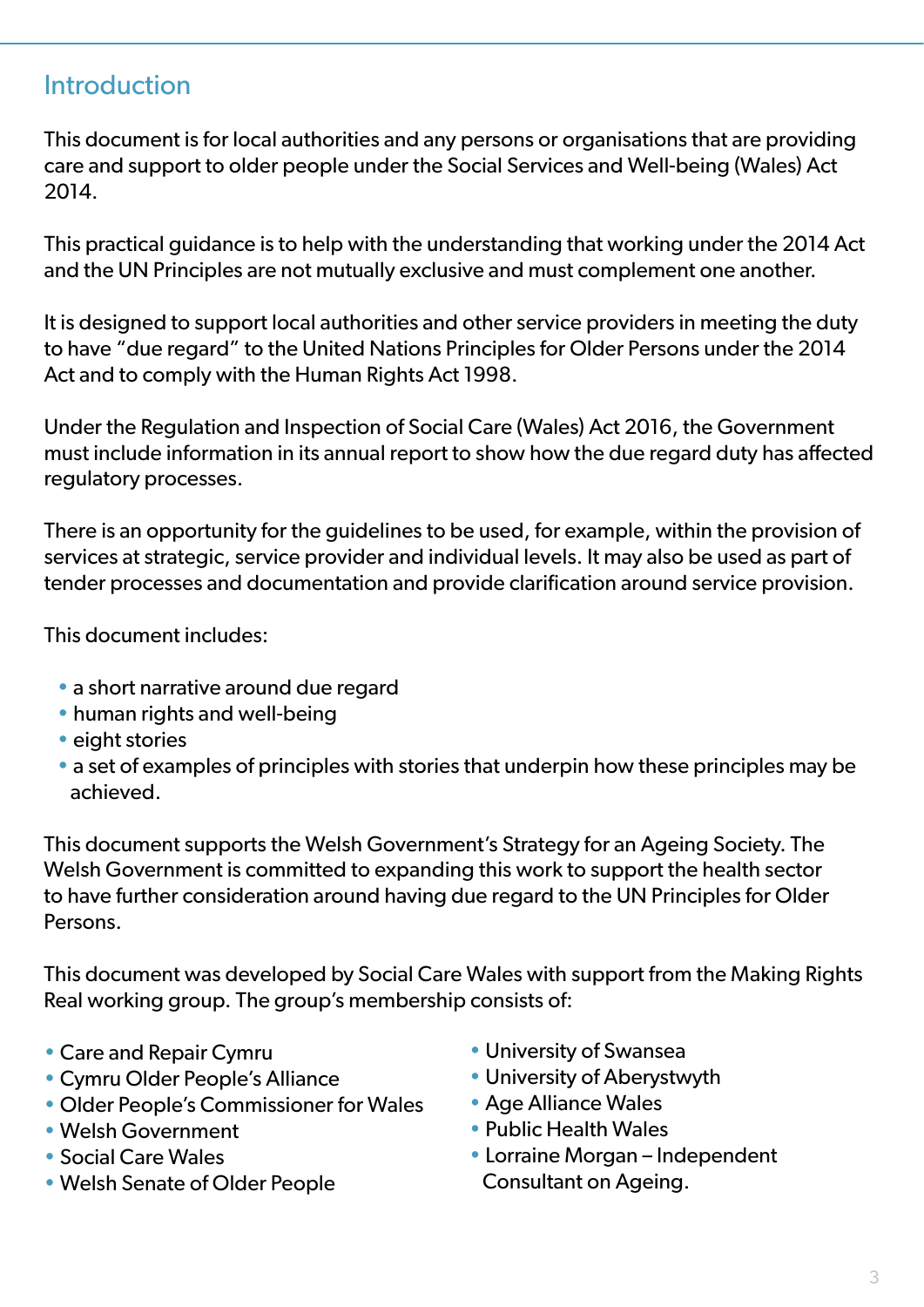## Key aspects of due regard

The duty of due regard comes from equalities law. The courts help us decide how the duty should be applied. In doing so, the courts have considered how it should be applied in principle, as well as how it should be applied in practice.

**In principle:** The courts have created guidelines that can be used as the basis for making sure you comply with the due regard duty in practice.

**In practice:** The courts have recognised the danger of working in a way that relies too heavily on paperwork and have encouraged the idea that there does not need to be an extensive paper trail for every decision.

Here's a summary of the main principles of due regard taken from key cases**<sup>1</sup>** :

- **1.** Anyone who is responsible for a due regard duty must know about the duty and what they need to do
- **2.**The duty cannot be passed to others: a person or authority who is responsible for carrying out the duty can give specific tasks to others, but the responsible person or authority will ultimately be responsible for carrying out the duty
- **3.**The duty must be carried out before (such as in the planning stages) and at the time a decision is made or an action is taken
- **4.**The duty must be exercised in substance, with rigour and an open mind
	- a. Substance means the duty will be completed as part of the decision-making process and action, and will not just be a 'tick box' exercise
	- b.Rigour means taking account of any relevant information that is based on relevant evidence
	- c. Open-mind includes the possibility of considering new or different options when making decisions
- **5.**It is good practice to keep a record of how the duty was carried out. For example, what information was taken into account and what evidence it was based on
- **6.**Although it is good practice to keep a record (as noted in point 5 above), keeping a record does not determine whether you have complied with the due regard duty – this is an issue of substance
- **7.** The due regard duty is a continuing one: it must constantly be reviewed.

<sup>1.</sup> Due regard is a formal legal requirement. The summary included in this note should not be treated as legal advice, nor as a complete summary. Anyone under a regard duty should ensure that they are familiar with relevant case-law, or that they are properly advised by someone with appropriate expertise.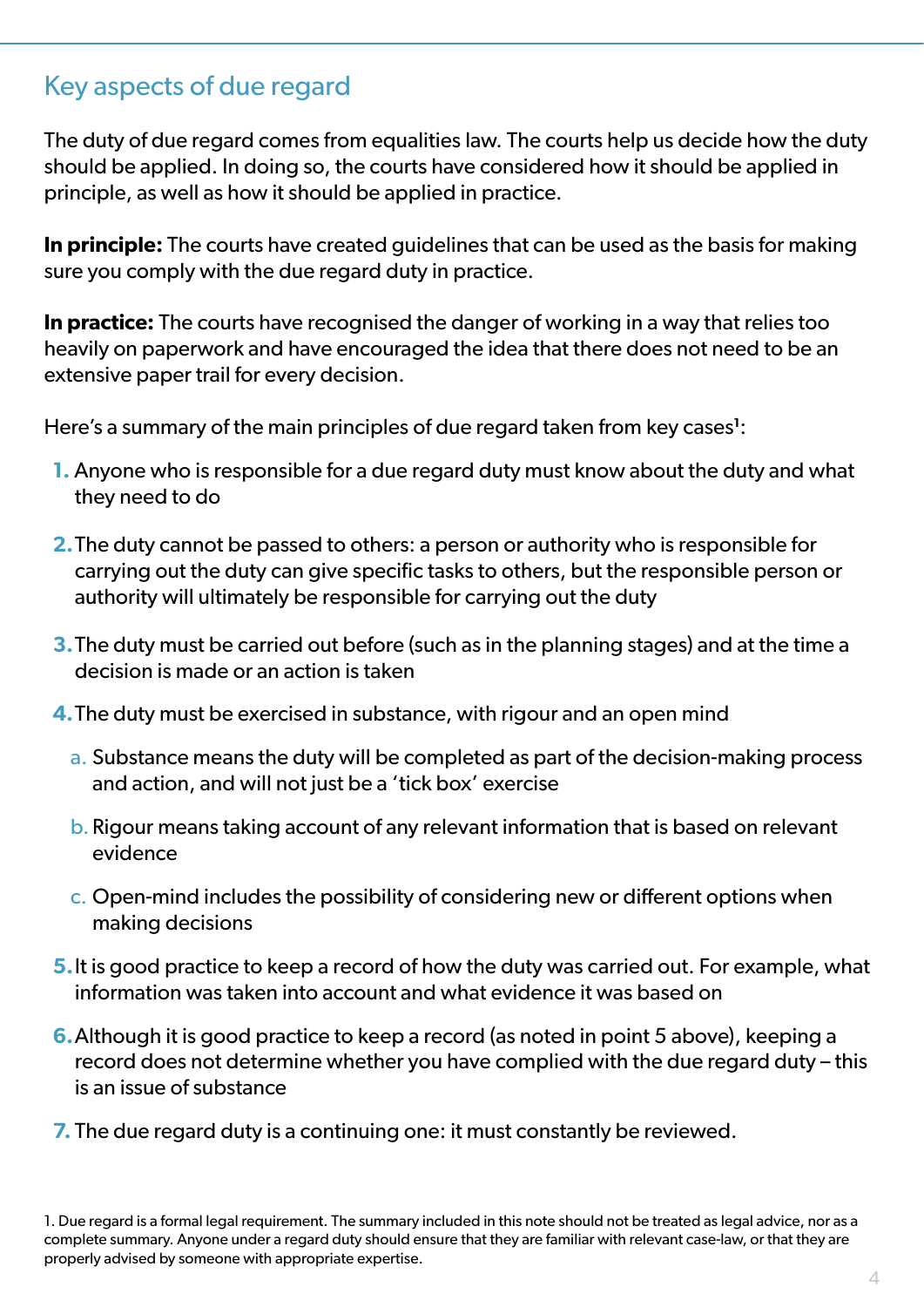The clear message from case law is that knowledge and awareness of human rights documents (such as the UN Principles for Older Persons), and regularly considering them in your practice are essential in making sure you comply with the due regard duty. You should automatically consider human rights in your processes, decisions and actions.

## Human rights and well-being

- **1.** The idea of 'well-being' is an extremely important part of the Social Services and Wellbeing (Wales) Act 2014 and the Well-being of Future Generations (Wales) Act 2015.
- 2.Human rights are embedded in the 2014 and the 2015 acts. For example, the right to be protected from abuse and neglect, and to a safe community are part of several rights in the European Convention on Human Rights, the Charter of Fundamental Rights, and the United Nations Principles for Older Persons.
- 3.Regardless of the many links between well-being and human rights, it is important not to merge the two. The terms are not interchangeable. Human rights are much broader than well-being. For example, dignity is not mentioned in either definition and yet it is widely accepted as an important part of human rights. The right to liberty is not mentioned, nor is the right to a private life. The rights to access justice and to an effective remedy are also not mentioned.
- 4.To focus 'making rights real' on the idea of well-being (as defined in the 2014 and 2015 acts) alone would lead to a limited understanding of human rights and would not provide full protection. It would not allow many vulnerable and disadvantaged people the right to be fully involved in society and to be treated in a non-discriminatory way. Important though well-being is to human rights, it does not provide a total picture or explain the genuine expectations of the people of Wales to have all their human rights promoted and protected.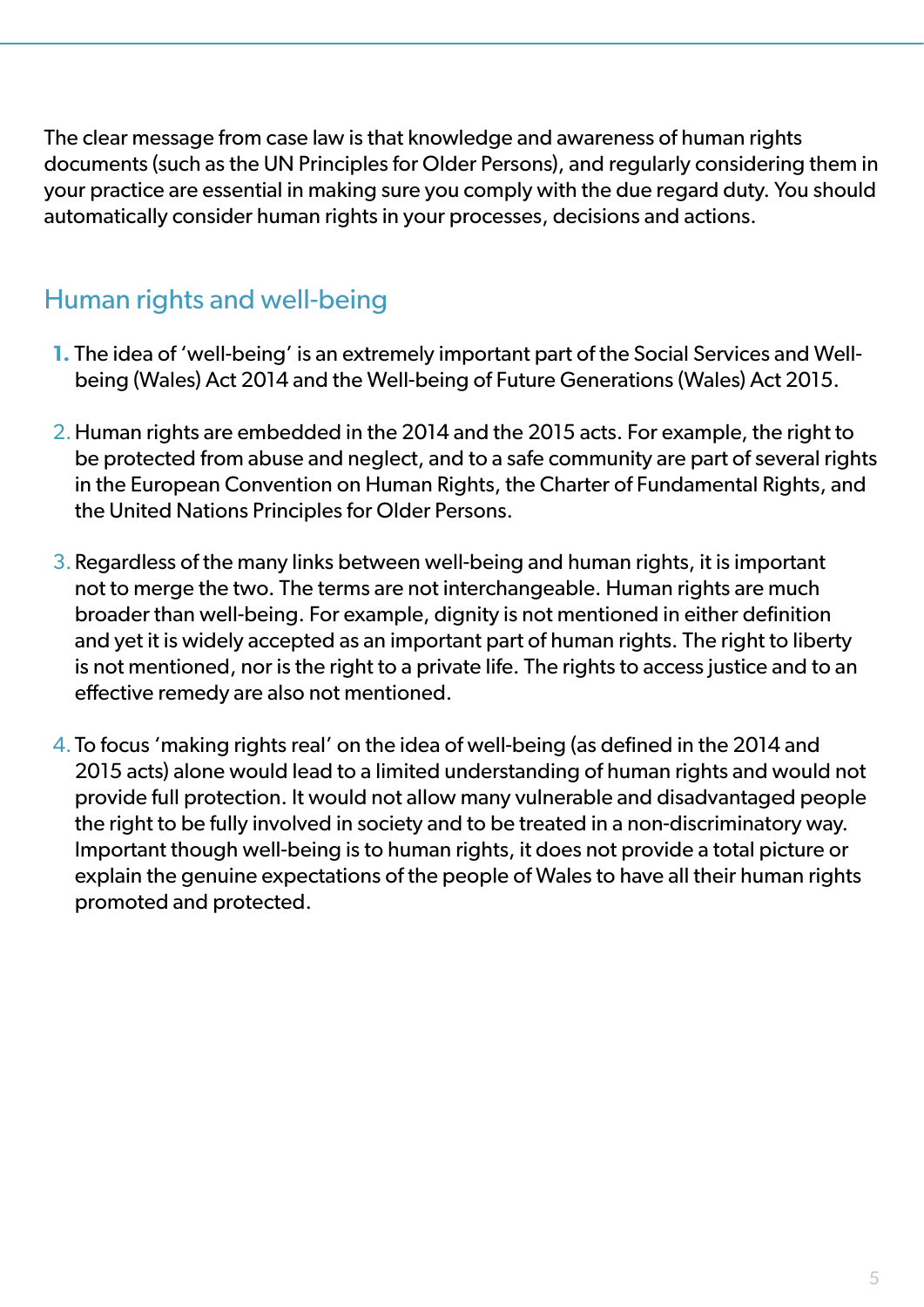## **Stories**

Below are short stories (available on Social Care Wales's [personal outcomes webpages\)](https://socialcare.wales/service-improvement/using-the-outcomes-approach) that show how the UN Principles for Older Persons are being applied – in relation to dignity, independence, participation, care, self-fulfilment and rights. They set out the importance of everyday small actions when providing care and support that address these important principles.

The stories show how individuals' personal outcomes can be achieved and that working in a personal outcomes-focused way complements a rights-based approach.

It is important to note that the rights to personal care, eating and drinking must be upheld as a fundamental aspect of human rights.

#### **Mary**



**Mary, a grandmother, living with chronic obstructive pulmonary disease (COPD), wanted to go out to buy Christmas gifts for her grandchildren before she passed away. Her care worker supported this to take place by listening to what was important to her and organising all the necessary equipment for this trip. She went out with the care worker and while having a chat, completed her Christmas shopping and had a coffee at Starbucks for the first time.** 

#### **David**

**David was being encouraged to move into sheltered accommodation but had been told to give up his cat. A newly allocated social worker understood that David's cat (Cassie) was important to him, as the cat was present when his wife was still alive. The social worker liaised with the sheltered accommodation to allow his cat to live with him and made plans as to who would look after the cat whenever David went into hospital. David now serves on the committee at his complex, given his previous experience as a councillor.**

#### **Mal**



**Mal, living with multiple sclerosis, went to bed at 9pm every night, as that was the time the care workers visited. At a review meeting, Mal explained that he preferred to be able to pick his own bedtime. The occupational therapist was involved in providing a solution, which resulted in Mal being provided with a recliner that doubled as a bed. He can now choose his own bedtime.**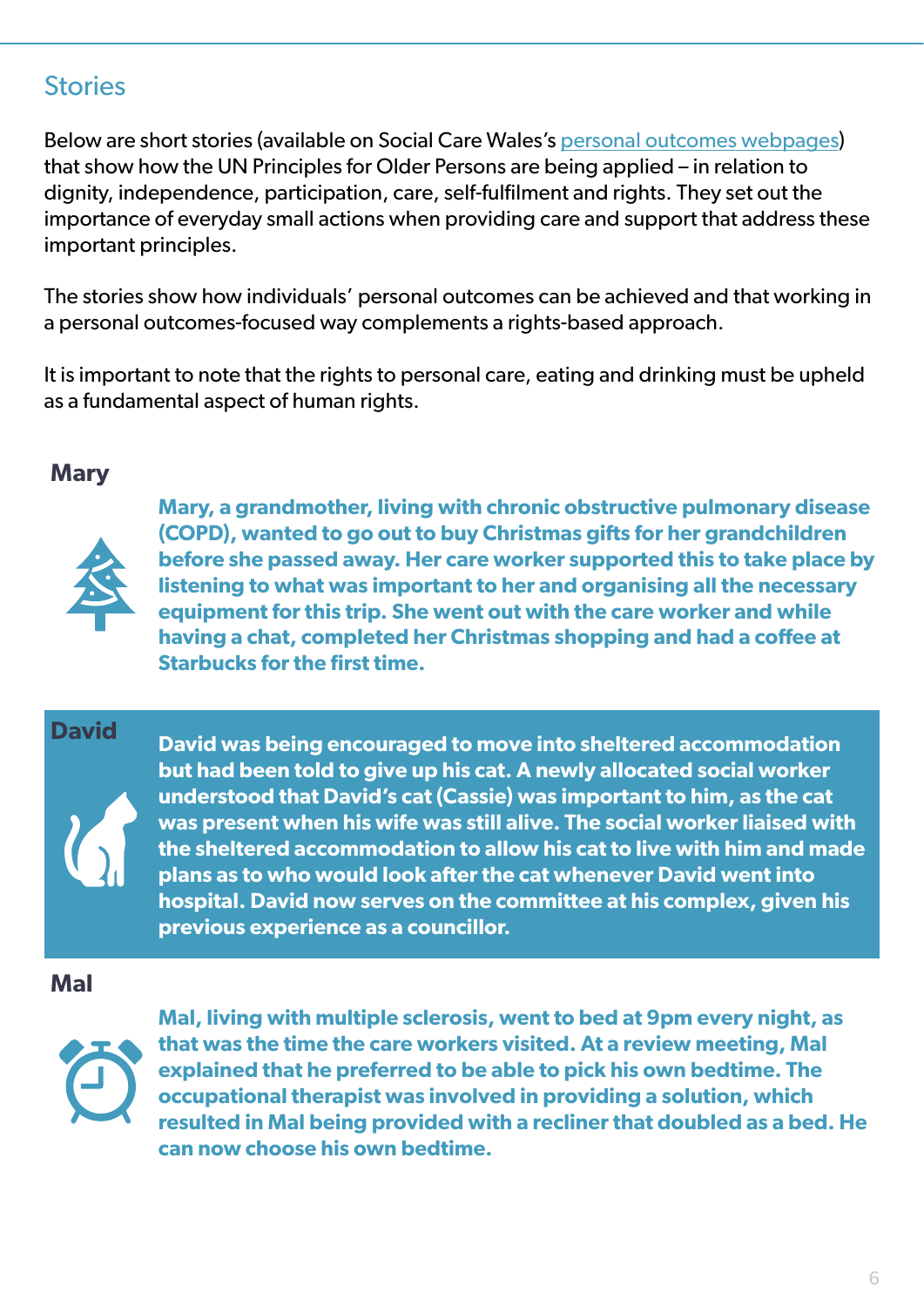## **Older people in prison**



**A prison that included older people would often provide mismatched walkers to those who found it difficult to walk. This meant that they could not freely walk around the prison, the same as other prisoners. The Social Services and Well-Being (Wales) Act 2014 outlines that the responsibility to provide social care falls to local authorities, not prisons. But an internal 'buddy system' working with a social care team was able to make sure that those needing walkers could have matching ones that suited their individual needs. Working together with the buddies and the social care team meant that, on release, the individuals were already more independent and aware of how social care could support them in the community if it was needed.**

#### **Marilyn**



**Marilyn was a carer for her husband. Unfortunately, she broke her ankle which meant she might have had to stay in hospital for up to three weeks. This would have further compounded her anxiety because she wanted to be at home to care for her husband. A service worked with her in a way that allowed her to go home and provided her with the support needed so she could continue to care for her husband at home.**

#### **Care home**



**Relationships and people are central to the approach in a care home, which meant that residents felt like they were part of a family. Staff were encouraged, in addition to focusing on work-based tasks, to sit down and have a cup of tea and a chat with residents. A small resident-run shop on site, where other residents could buy things and socialise, also created a sense of community.** 

#### **Eileen**



**Before Eileen became ill and started to use a wheelchair, she had a long-term stay in hospital. She had always been an active person involved in committee and charity work and had wanted to continue to participate. By working with her provider, Eileen was able to plan her support around her life by attending committee meetings and personal appointments. She was able to bank any unused support hours and then 'spend' them by going out into the community. Before this was in place, she would spend up to 20 hours per day watching television.**

#### **St John's Ambulance**



**St John's Ambulance runs a day centre where older people can get together and engage in activities such as dancing, singing and socialising. There is a pond on site where people living with dementia** 

**can sit and watch the fish. Older people can do gardening activities such as growing and picking fruit and vegetables.**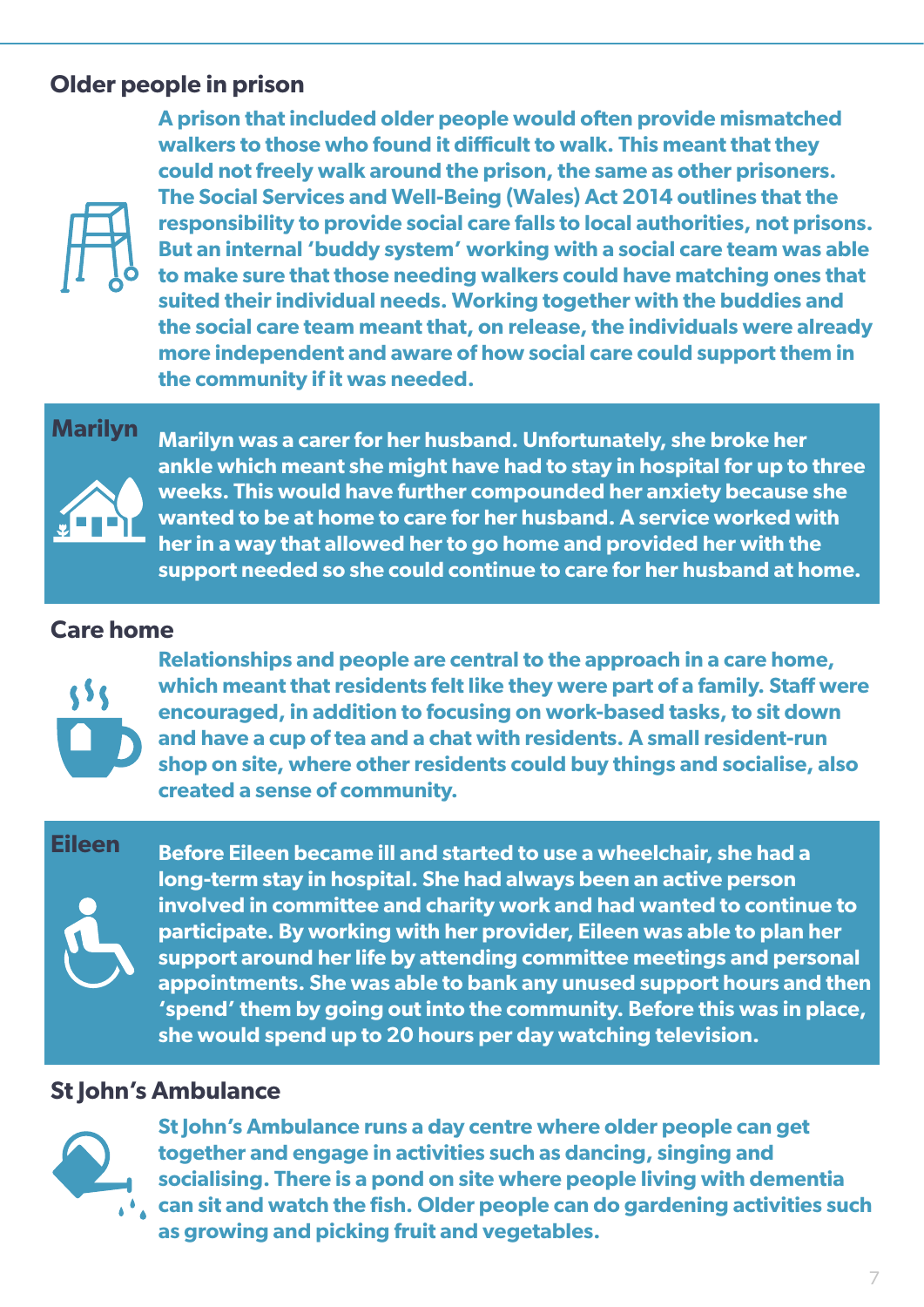## UN Principles for Older Persons and Human Rights

The following short stories show how the UN principles of dignity, independence, participation, care and self-fulfilment have been upheld. There are also some stories that discuss examples in relation to the Human Rights Act.

## **Dignity**

Older persons should be able to live in dignity and security and be free of exploitation and physical or mental abuse.



**His dignity and right to choose were preserved by respecting his views and acknowledging that the cat was important to him.**

#### **Mal**



**By having his evening call removed and instead being provided with a bed/chair, Mal was able to enjoy dignity by going to bed whenever he wanted rather than at 9pm every night.** 

# **Eileen**

**She regained control by banking her hours, so she was able to maintain her dignity by being able to plan her care around her interests and appointments.** 

#### **Older people in prison**



**Before receiving the walkers, older prisoners were trying to 'get by' with mismatched sticks. It could be argued that if they had continued using these sticks, they would have been deprived of their dignity and may have felt humiliated. Those who received walkers were able to move around the prison with dignity.**

#### **Care home**



**The residents' dignity was preserved and promoted by the staff having a cup of tea and conversations with them and using a person-centred approach, as the care provided was not solely task driven.**

#### **St John's Ambulance**



**At the day centre, older persons were encouraged to have fun and participate fully in various activities, which meant their dignity was preserved.**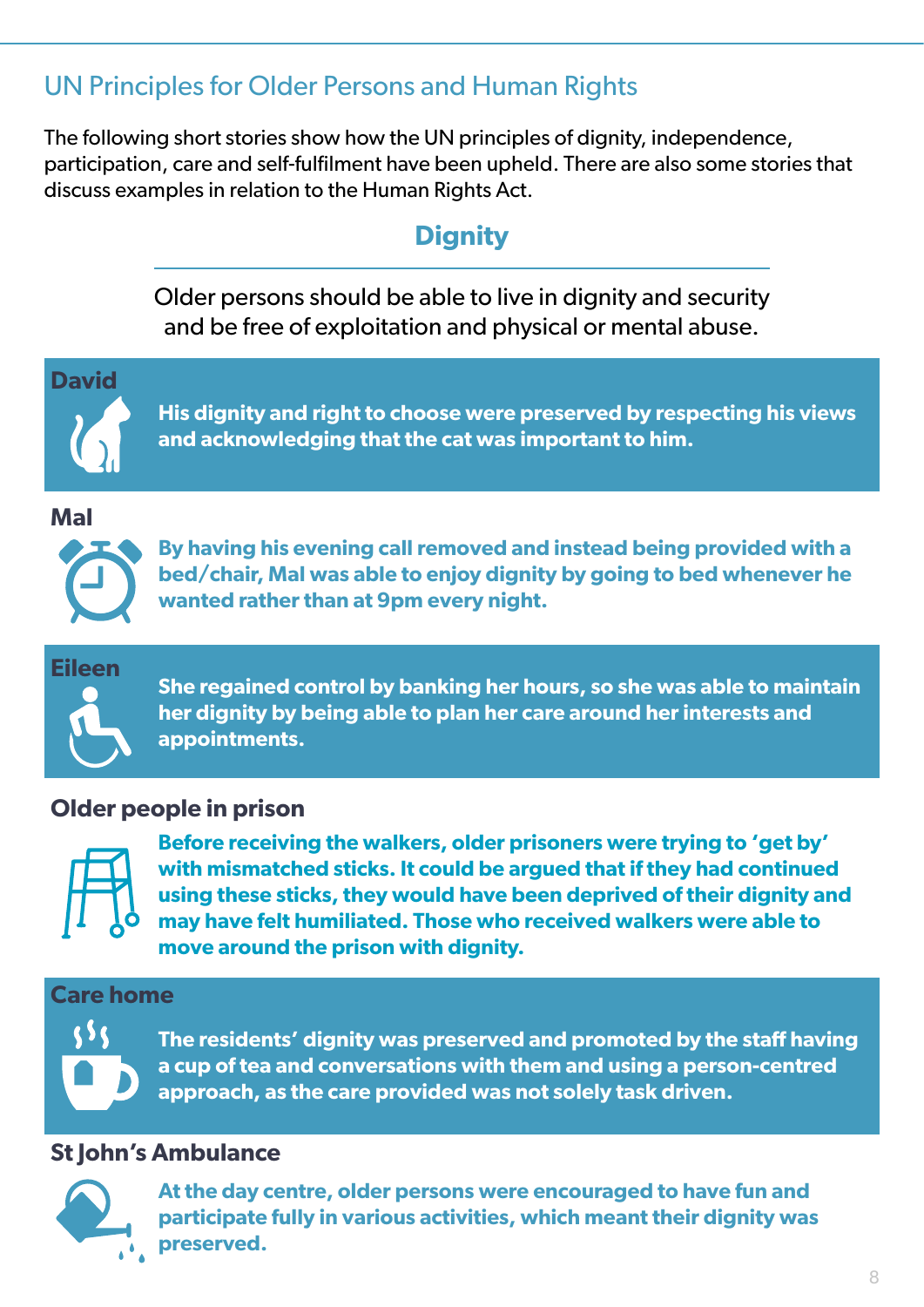Older persons should be treated fairly regardless of age, gender, racial or ethnic background, disability or other status, and be valued independently of their economic contribution.

#### **Mary**



**She was respected and treated equally as a person in her role as a grandmother, rather than just being treated as someone living with chronic obstructive pulmonary disease.** 

**David**

**He previously was not treated fairly as he was encouraged to get rid of his cat. Once it was understood the cat was what really mattered to him, he was treated fairly.**

**Mal**



**Although he had to leave his job and was living with MS he was still treated fairly, regardless of his status and health issues. He was seen as an individual in his role as a husband and as a person who could partake in voluntary work.**

**Eileen**

**She was treated fairly in that she had been able to explain what was important to her, particularly in relation to being able to bank her hours. She was treated as an individual, rather than as someone who 'needed support'.**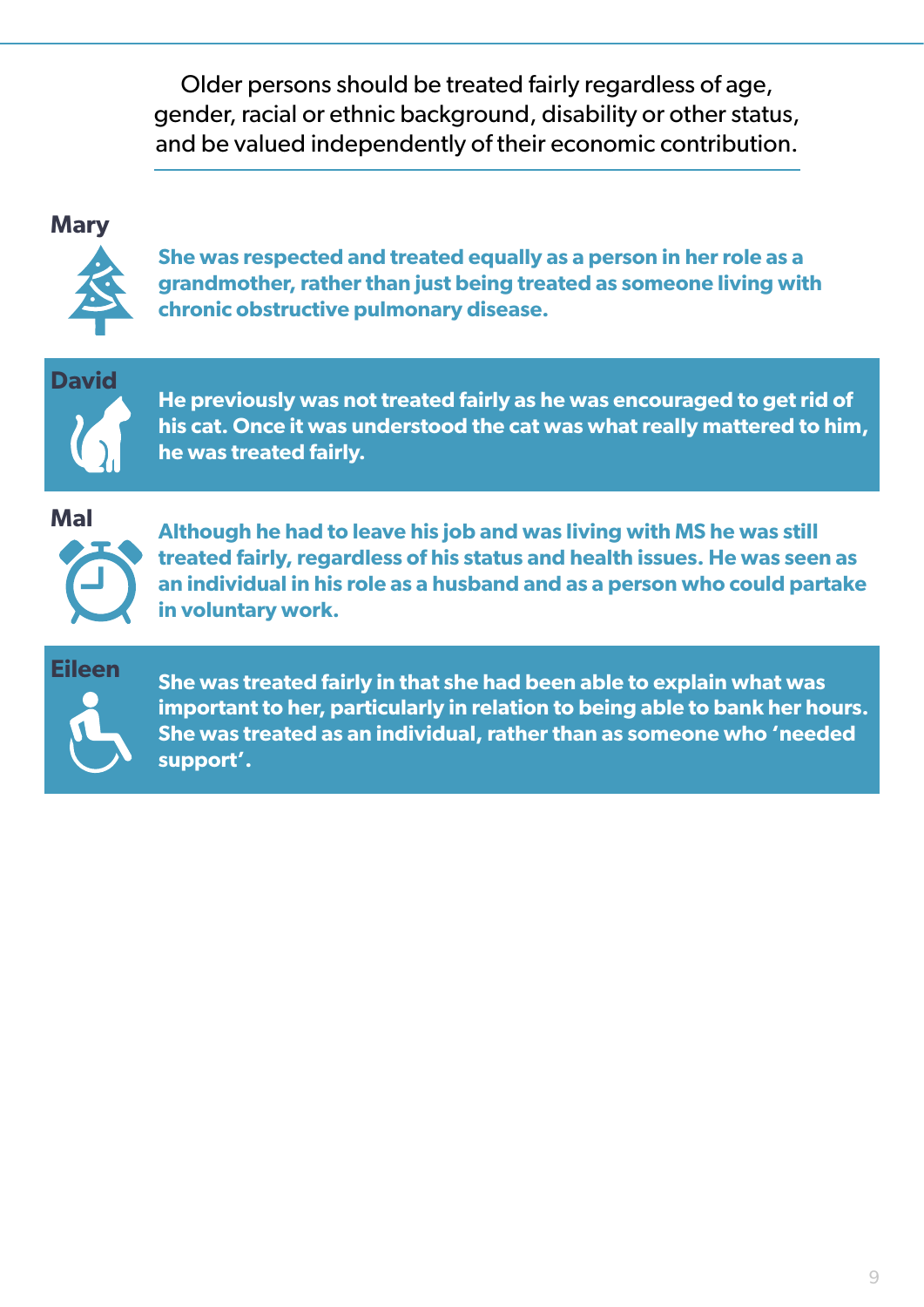## **Independence**

Older persons should be able to live in environments that are safe and adaptable to personal preferences and changing capacities.

**Mal**



**As a recliner was provided instead of a regular 9pm visit, he was able to live in a safe and adaptable environment that suited both him and his wife's personal preferences.**

**Eileen**

**As her hours were being banked, she was able to have choice and control according to her own personal preferences. The care worker was able to adapt her living room so that her personal items were placed in locations that Eileen was able to access quickly, easily and safely.**

### **Older people in prison**



**Older prisoners being provided with walkers meant that they were able to access the library and prison wings safely and independently.**



**The scheme supported Marilyn to go home and continue supporting her husband despite her injury. The service enabled Marilyn to be adaptable according to her husband's needs.**

#### **Care home**



**The staff were encouraged to focus on a person-centred practice, which meant that residents were able to enjoy being in safe and adaptable family environments based on their own personal preferences.**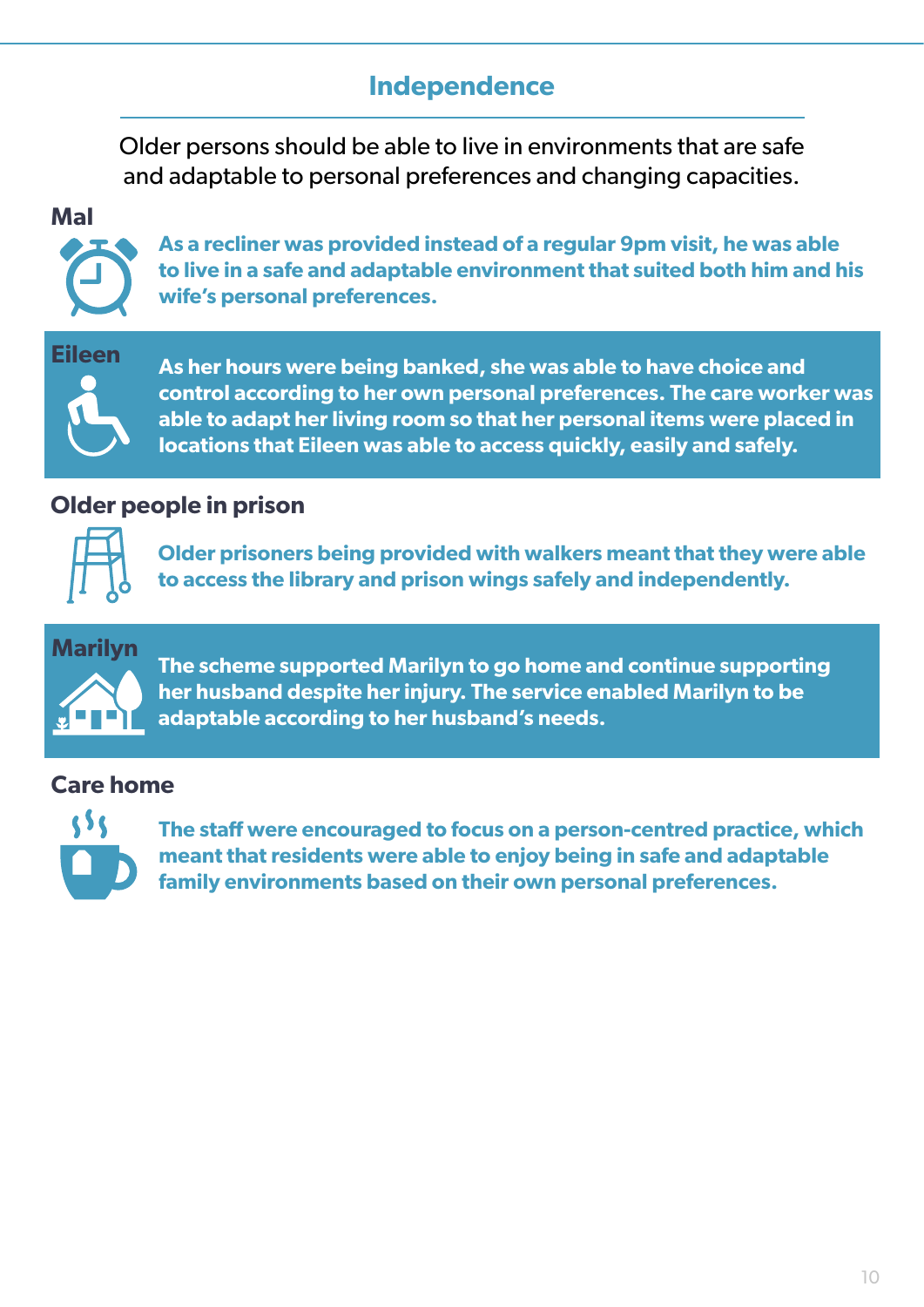Older persons should be able to reside at home for as long as possible.



**remain in the hospital for up to three weeks.**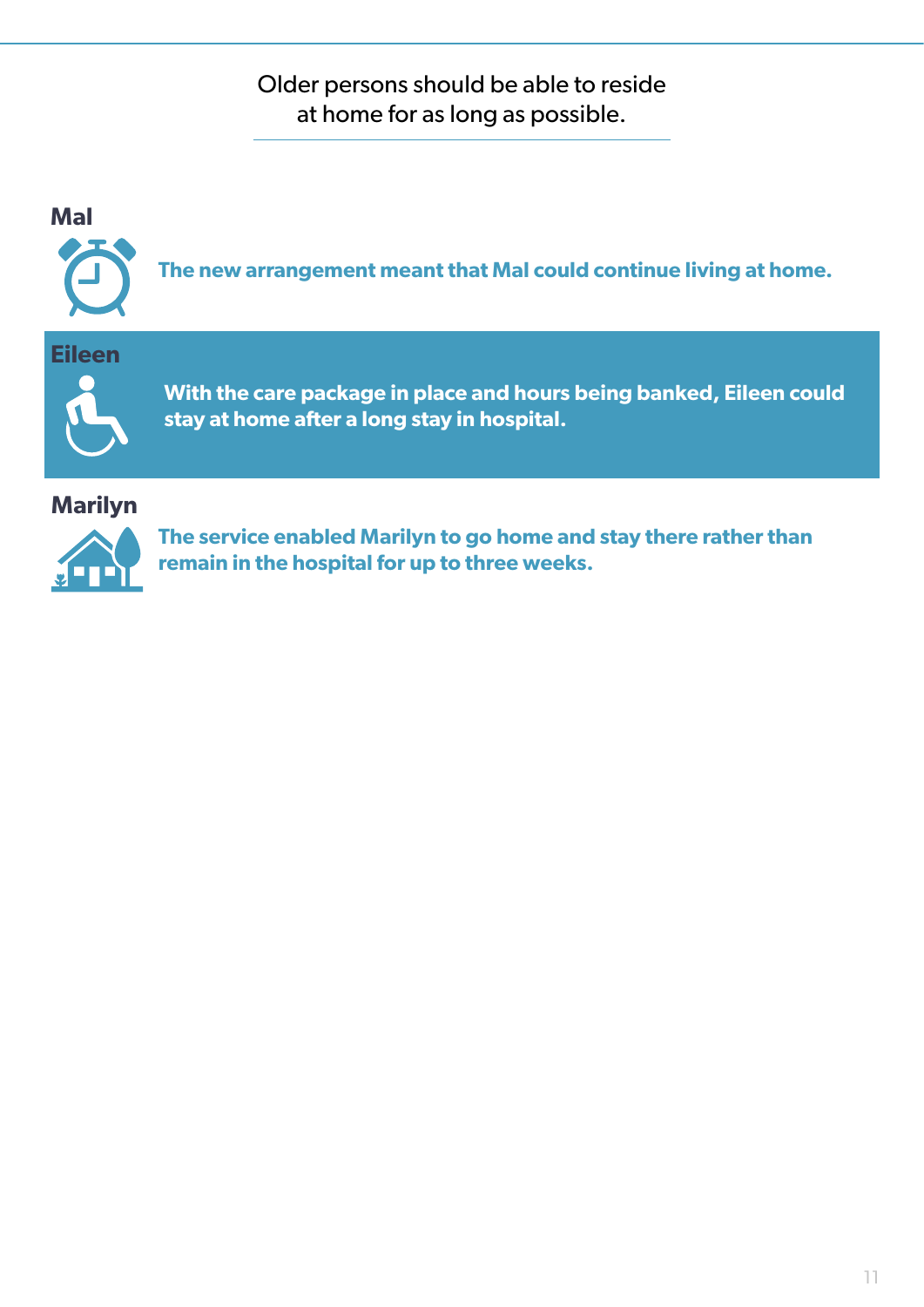## **Participation**

Older persons should remain integrated in society, participate actively in the formulation and implementation of policies that directly affect their well-being and share their knowledge and skills with younger generations.



**Being involved in the committee at his complex, he was able to actively participate and contribute to any policies that would have an impact on his well-being.**

Older persons should be able to seek and develop opportunities for service to the community and to serve as volunteers in positions appropriate to their interests and capabilities.



**Through his involvement in the committee, David had a voice and could represent others in the complex in which they lived. Even though his days as a councillor were over, he was still able to serve in a similar manner.**



**Although Mal had initially resigned from work on grounds of ill-health, he was encouraged to participate in some volunteering opportunities.**

#### **Eileen**



**She was able to continue volunteering and be involved in charity work.** 

#### **Older people in prison**



**The scheme meant that older people in prison could become buddies to serve their own prison community.**

## **Care home**



**The shop, which was run by residents, provided a service to the community within the care home.** 

## **St John's Ambulance**



**Older persons could provide a service to the centre's community as they had the opportunity to pick vegetables, such as runner beans.**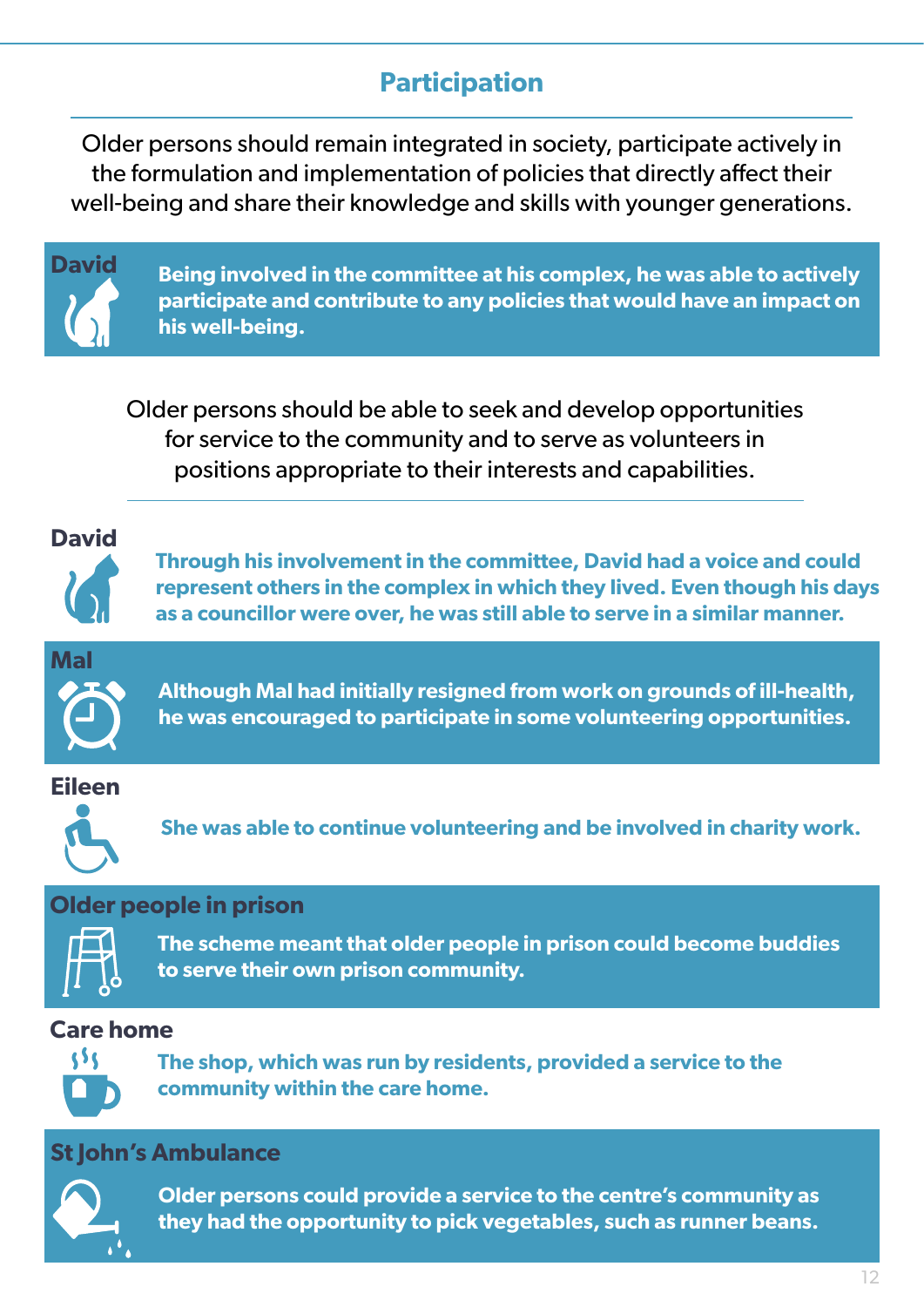Older persons should be able to form movements or associations of older persons.

## **Older people in prison**



**By setting up the buddy scheme, older people in prison were free to form an association to support each other.**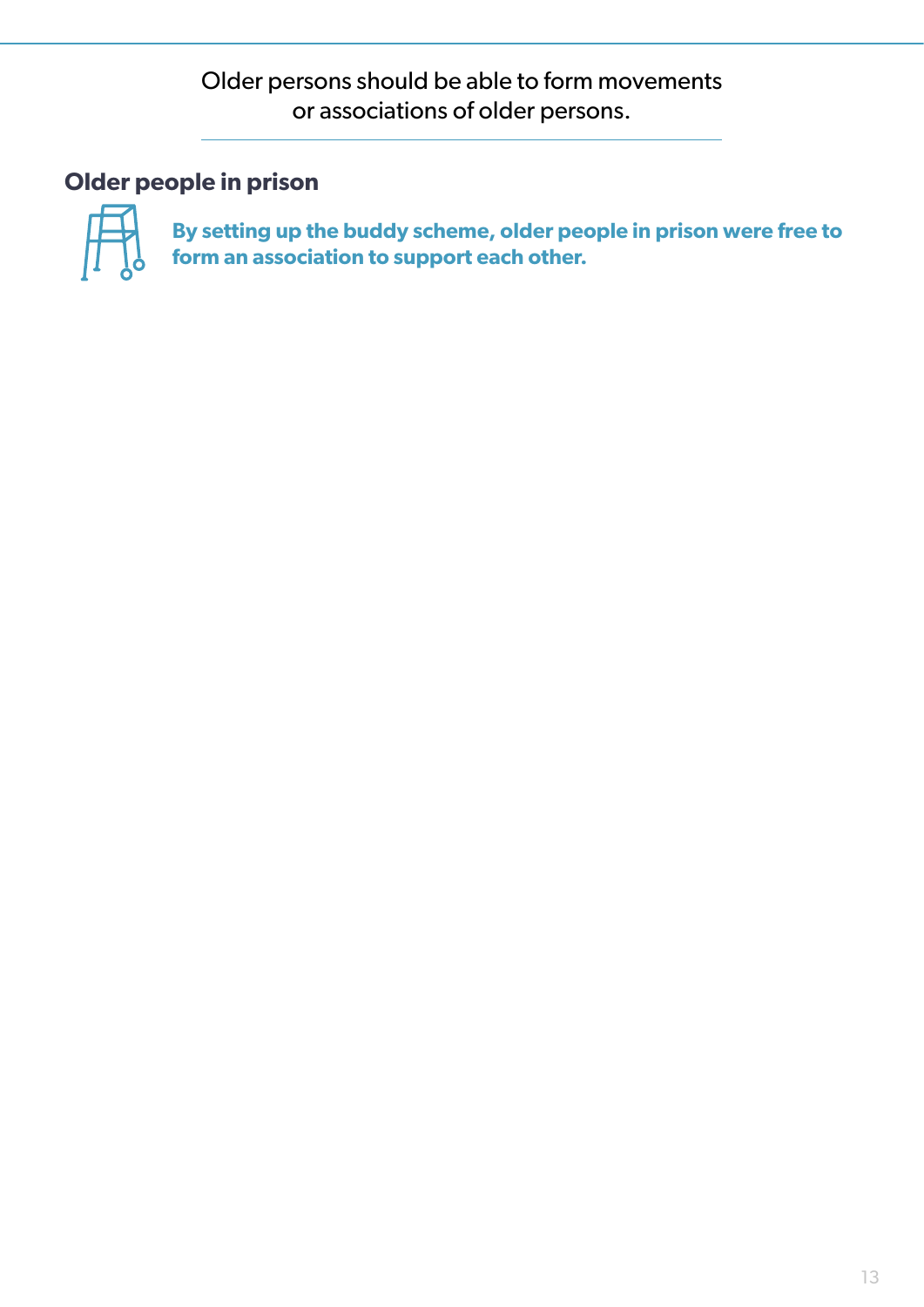## **Care**

Older persons should benefit from family and community care and protection in accordance with each society's system of cultural values.

#### **Mary**



**The community care meant that she was able to identify with her role as a grandmother, and the values that this role has, rather than just identifying as a person living with COPD.**

**David**

**He eventually received support which respected his cultural values. This is in line with David's cultural values where animals are considered to be an important part of family and private life.**



**He had previously been waiting to go to bed at 9pm every evening. It is generally accepted that individuals may go to bed at a time of their own choosing, depending on their activities that day. Now that Mal was able to choose his own bedtime, he would benefit from spending more time with his family.**



**The value of an individual having choice and control is an essential part of people's cultures. Eileen was able to bank her care hours and use them flexibly according to her own personal appointments.**

#### **Marilyn**



**It is often the case that a spouse or partner will take on a caring role if their partner is unwell. In this case, Marilyn was able to look after her husband as the service worked with her to make this happen.**

#### **Care home**



**Family inclusion is a generally accepted value within our society's culture. Rather than feeling like they were living in a home and had people working there, the residents felt they were part of a larger family that included the care staff.** 

#### **St John's Ambulance**



**Within society's cultural norms people should have the opportunity to enjoy nature. The day centre offered people living with dementia the same opportunity.**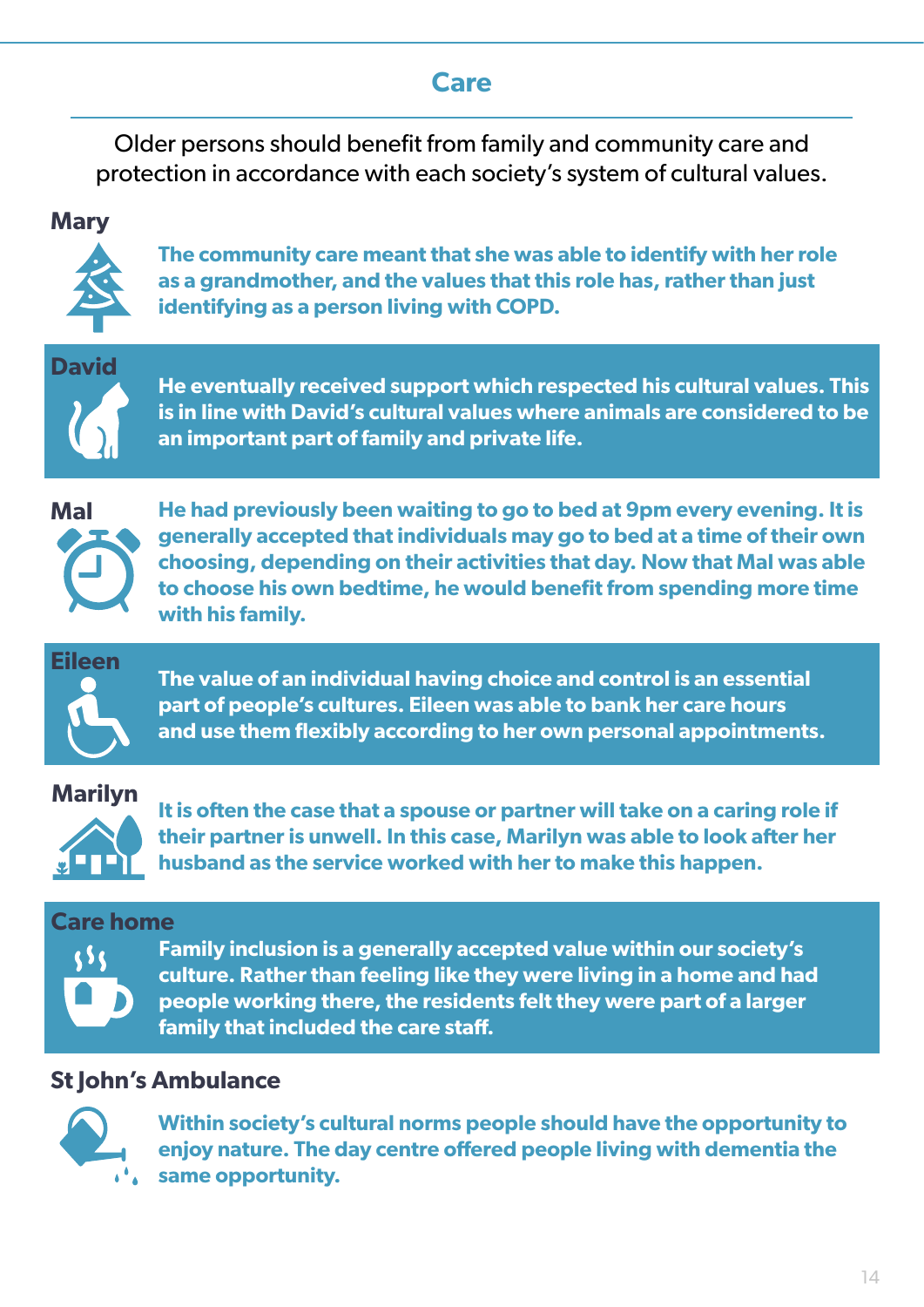Older persons should have access to health care to help them to maintain or regain the optimum level of physical, mental and emotional well- being and to prevent or delay the onset of illness.

#### **Mary**



**She had access to health care in a way that meant she could be mobile outside the home. Arranging for her to go out, experiencing something new and having a conversation would have been positive for her mental and emotional well-being.** 



**Worrying about who would look after his cat when he needed to go into hospital was making him unwell. When David was finally heard and received support from social care in a person-centred way, he was able to access health care without worrying about Cassie. As a result, he regained his emotional and physical well-being.**

**Mal**



**The health care provider was able to respond to what Mal said was important to him. He no longer had to wait to go to bed at the same time every day, so his mental and emotional well-being were maintained.**



**Using hours that she had banked, Eileen learnt to use public transport to help address her mental and emotional well-being. She travelled to Barry by train to have chips and is now planning bus journeys.**

#### **Older people in prison**



**The older people in prison had access to social/health care and were given walkers so they were able to remain physically active. They were able to visit the library, which meant that they were also able to remain mentally active.** 



**By being able to go home and look after her husband, her mental and emotional well-being were addressed. If Marilyn had stayed in hospital, it could have caused considerable distress.**

#### **Care home**



**Residents felt they were part of a family, which meant their mental and emotional well-being were maintained.** 

#### **St John's Ambulance**



**One of the day centre participants experienced a loss in confidence, which meant she felt that she had not gone out for four months. This project supported her to be able to attend the centre and meet others, which in turn restored her confidence. This had the additional benefit of addressing her mental and emotional well-being, as well as preventing/ delaying other possible illness.**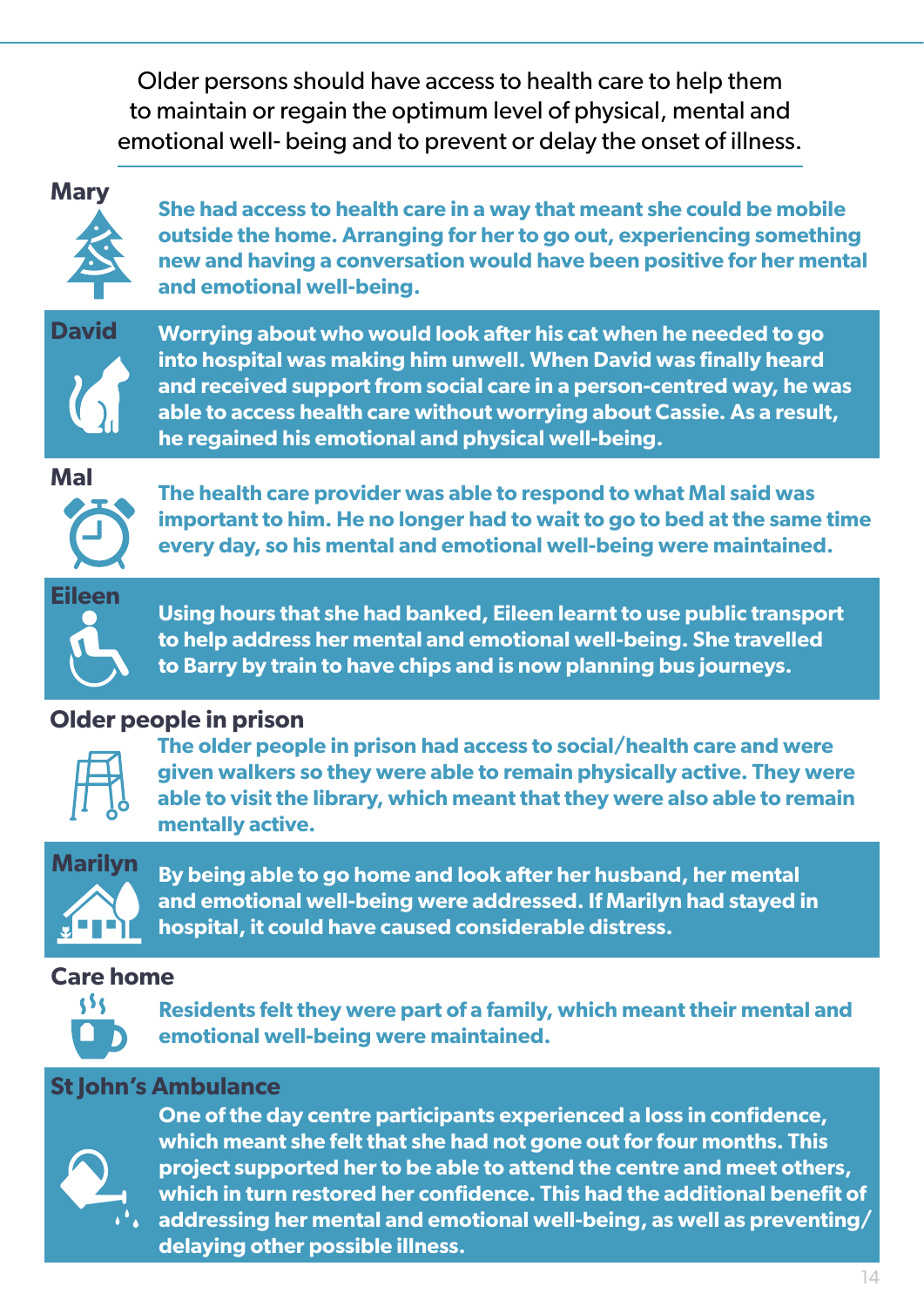Older persons should have access to social and legal services to enhance their autonomy, protection and care.

#### **Mary**



**Having an adaptable care package (i.e. responding to her personal outcomes) enabled Mary to have access to social services, maintaining her autonomy as a grandmother, not just as a person living with COPD.**



**Having access to appropriate social care meant that he could still care for Cassie. Furthermore, receiving support at his complex meant he was able to maintain his role as a committee member, maintaining autonomy, rather than being viewed only as an older person who needed to be cared for.** 

**Mal**



**Accessing social care services, in line with the Social Services and Wellbeing (Wales) Act 2014, meant that he shared what was important to him and was able to make choices around his bedtime. Appropriate care enhanced his autonomy.**

## **Eileen**

**Banking her hours meant her care was provided in a way that allowed her to retain her autonomy.**

## **Older people in prison**



**Older people in prison had access to social services and were given proper equipment rather than sticks that were not useful or safe. This preserved their autonomy.**

# **Marilyn**

**As a result of accessing social services, she could continue in her role as a wife and carer rather than just being treated as a patient with a broken ankle who needed to stay in hospital.**

## **St John's Ambulance**



**At the centre, the activities such as dancing, listening to music and gardening showed that the service enabled older people to maintain their autonomy by engaging in activities that interested them. Transport was provided to ensure that older people could get to the centre.**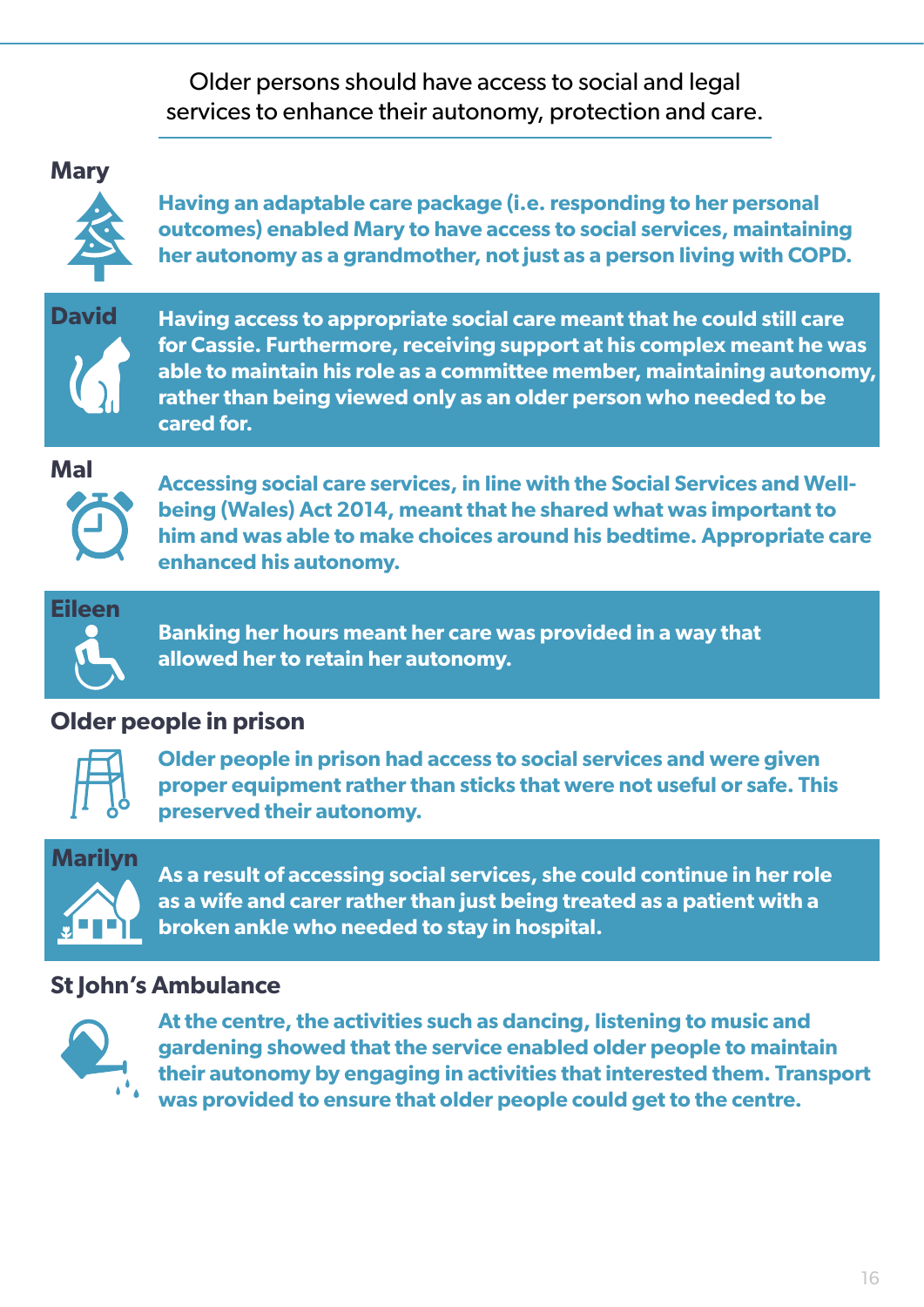Older persons should be able to utilize appropriate levels of institutional care providing protection, rehabilitation and social and mental stimulation in a humane and secure environment.

### **Older people in prison**



**The buddy system meant that those being supported and those providing the support to other inmates benefitted from improved social and mental stimulation.**

#### **Care home**



**Social interactions themselves can be a form of rehabilitation. The on-site activities, including the shop, social events and having a cup of tea with residents and care staff, meant that they received mental stimulation.** 

Older persons should be able to enjoy human rights and fundamental freedoms when residing in any shelter, care or treatment facility, including full respect for their dignity, beliefs, needs and privacy and for the right to make decisions about their care and the quality of their lives.

#### **David**



**Having the freedom to visit his friend's flat independently and attending film nights meant he was able to maintain his privacy. Being a member of the committee enabled him to be part of the decision-making process in approaches to care in his complex.**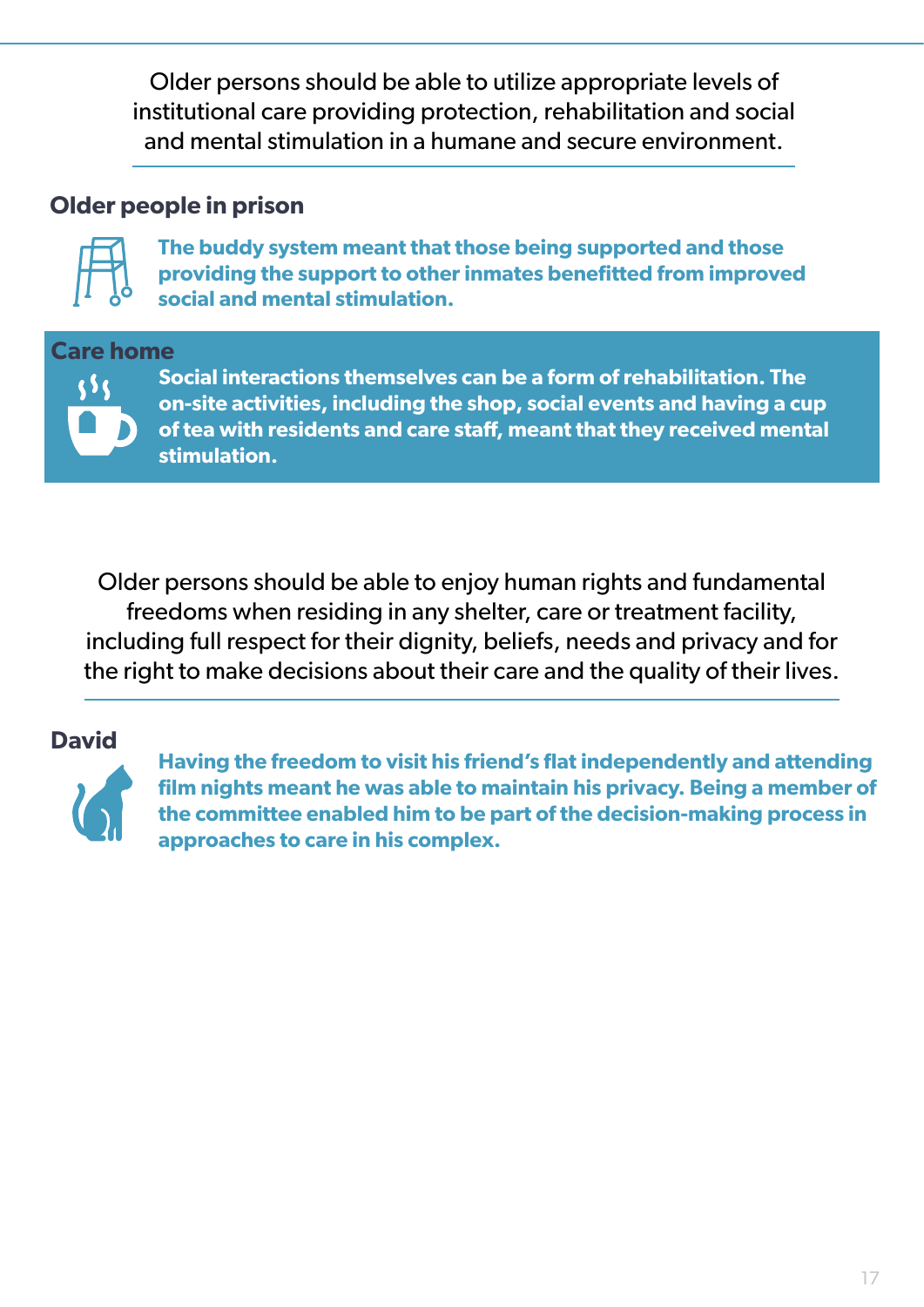## **Self-fulfilment**

Older persons should be able to pursue opportunities for the full development of their potential.



#### **Older people in prison**



**The buddy system meant that older people in prison were given the opportunity to become a buddy and participate in activities, such as visiting and using the library, which could develop their potential.**

#### **Care home**



**Residents could develop their potential by working in the shop and serving other residents.**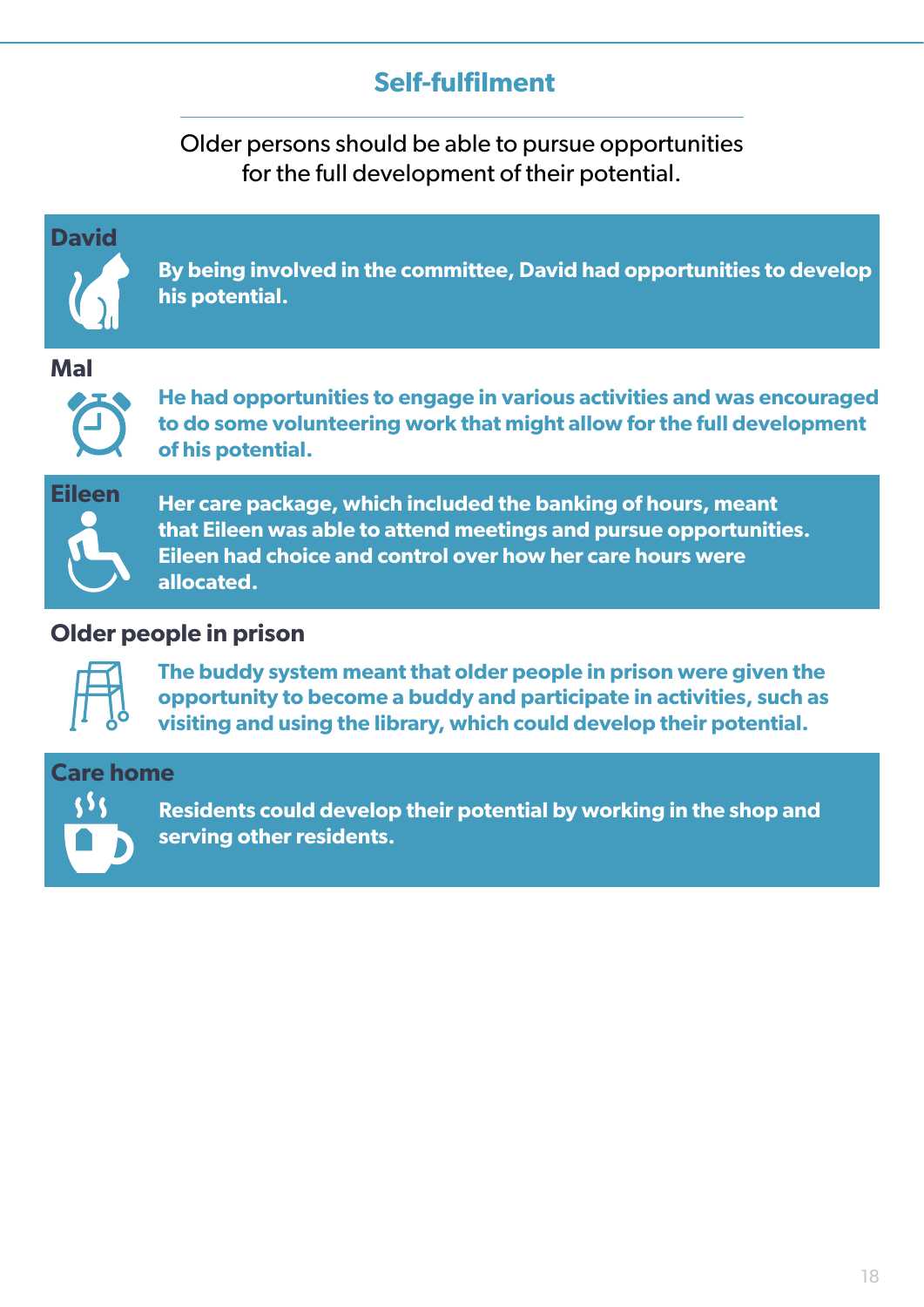Older persons should have access to the educational, cultural, spiritual and recreational resources of society.

**Mary**



**Doing Christmas shopping and seeing the lights and decorations in public spaces can be considered part of Christmas 'culture' and tradition. The grandmother participated in the 'recreational resources of society' by engaging in shopping and having a coffee in Starbucks.**



**As a result of the flexible care package, Eileen was able to visit Barry Island for chips. She could enjoy accessing recreational opportunities outside her own home.**

#### **Care home**



**The on-site shop meant that residents were able to have access to recreational activities. Having a cup of tea with staff and other residents allowed recreational engagement through personal interactions.** 

#### **St John's Ambulance**



**The older people could access cultural, spiritual and recreational resources through a range of activities such as music, singing, going out into the garden and enjoying the pond.**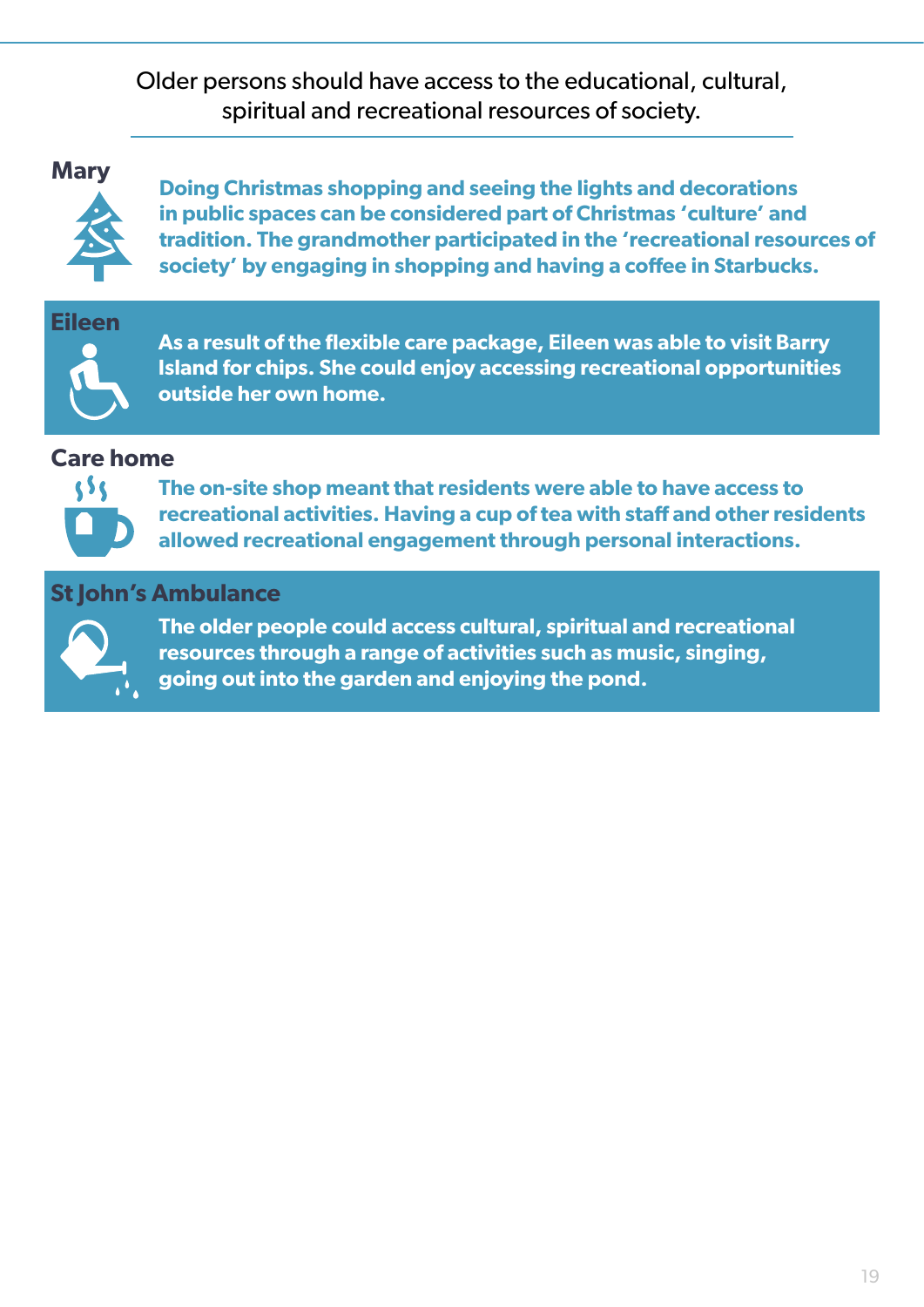## Human Rights Act 1998

In addition to the due regard duty under the Social Services and Well-being (Wales) Act 2014, the Human Rights Act 1998 makes it unlawful for a public authority (and that includes some private providers) to act in a way that is incompatible with a right under the European Convention on Human Rights. This is a much stronger duty than the due regard one – public authorities must be able to show that their actions are compatible with the person's rights under the convention.

## Article 3: Freedom from torture and inhuman or degrading treatment

#### **Older people in prison**



**The older people in prison did not receive the degrading treatment they would have had if they had continued to rely on mismatched equipment. Having the walkers meant they received humane treatment and kept their dignity.**

Article 5: Right to liberty and security

#### **Mary**



**The worker, using person-centred and outcome-focused principles, organised the necessary equipment to support the grandmother to go out, meaning she was not deprived of her liberty and had the freedom to go out of the house.**

**Eileen**



**She had previously stayed at home and watched television for up to 20 hours a day. However, with the ability to bank her hours, Eileen had the freedom to visit different places.**

**Marilyn**



**With support from the service, Marilyn was able to go home and so her right to liberty was preserved.**

#### **St John's Ambulance**



**The day service provided transport, which meant older persons could leave their homes, have the liberty to meet others and have fun.**